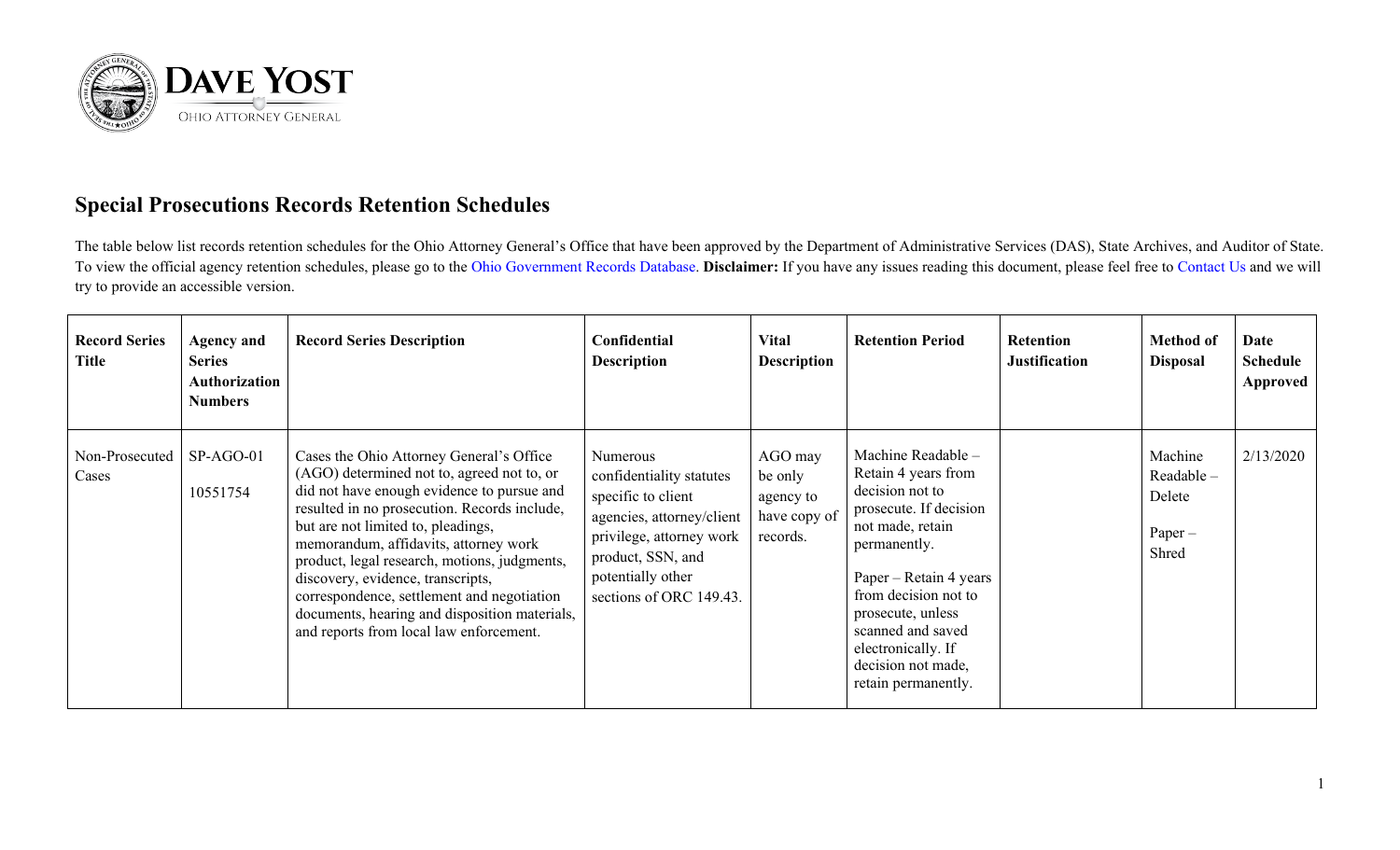

| <b>Record Series</b><br>Title                  | <b>Agency and</b><br><b>Series</b><br>Authorization<br><b>Numbers</b> | <b>Record Series Description</b>                                                                                                                                                                                                                                                                                                                                                                                                                                                 | Confidential<br><b>Description</b>                                                                                                                                                       | <b>Vital</b><br><b>Description</b>                          | <b>Retention Period</b>                                                                                                                                   | <b>Retention</b><br><b>Justification</b> | <b>Method of</b><br><b>Disposal</b>                  | Date<br><b>Schedule</b><br>Approved |
|------------------------------------------------|-----------------------------------------------------------------------|----------------------------------------------------------------------------------------------------------------------------------------------------------------------------------------------------------------------------------------------------------------------------------------------------------------------------------------------------------------------------------------------------------------------------------------------------------------------------------|------------------------------------------------------------------------------------------------------------------------------------------------------------------------------------------|-------------------------------------------------------------|-----------------------------------------------------------------------------------------------------------------------------------------------------------|------------------------------------------|------------------------------------------------------|-------------------------------------|
| Misdemeanor-<br>Offense<br>Prosecuted<br>Cases | $SP-AGO-02$<br>10551757                                               | Prosecuted cases by the Ohio Attorney<br>General's Office (AGO) that rise to the<br>conviction of a misdemeanor or minor<br>misdemeanor violation. Records include, but<br>are not limited to, pleadings, memorandum,<br>affidavits, attorney work product, legal<br>research, motions, judgments, discovery,<br>evidence, transcripts, correspondence,<br>settlement and negotiation documents,<br>hearing and deposition materials, and reports<br>from local law enforcement. | Numerous<br>confidentiality statutes<br>specific to client<br>agencies, attorney/client<br>privilege, attorney work<br>product, SSN, and<br>potentially other<br>sections of ORC 149.43. | AGO may<br>be only<br>agency to<br>have copy of<br>records. | Machine Readable -<br>Retain 5 years from<br>case closing.<br>Paper – Retain 5 years<br>from case closing,<br>unless scanned and<br>saved electronically. |                                          | Machine<br>Readable-<br>Delete<br>$Paper -$<br>Shred | 2/13/2020                           |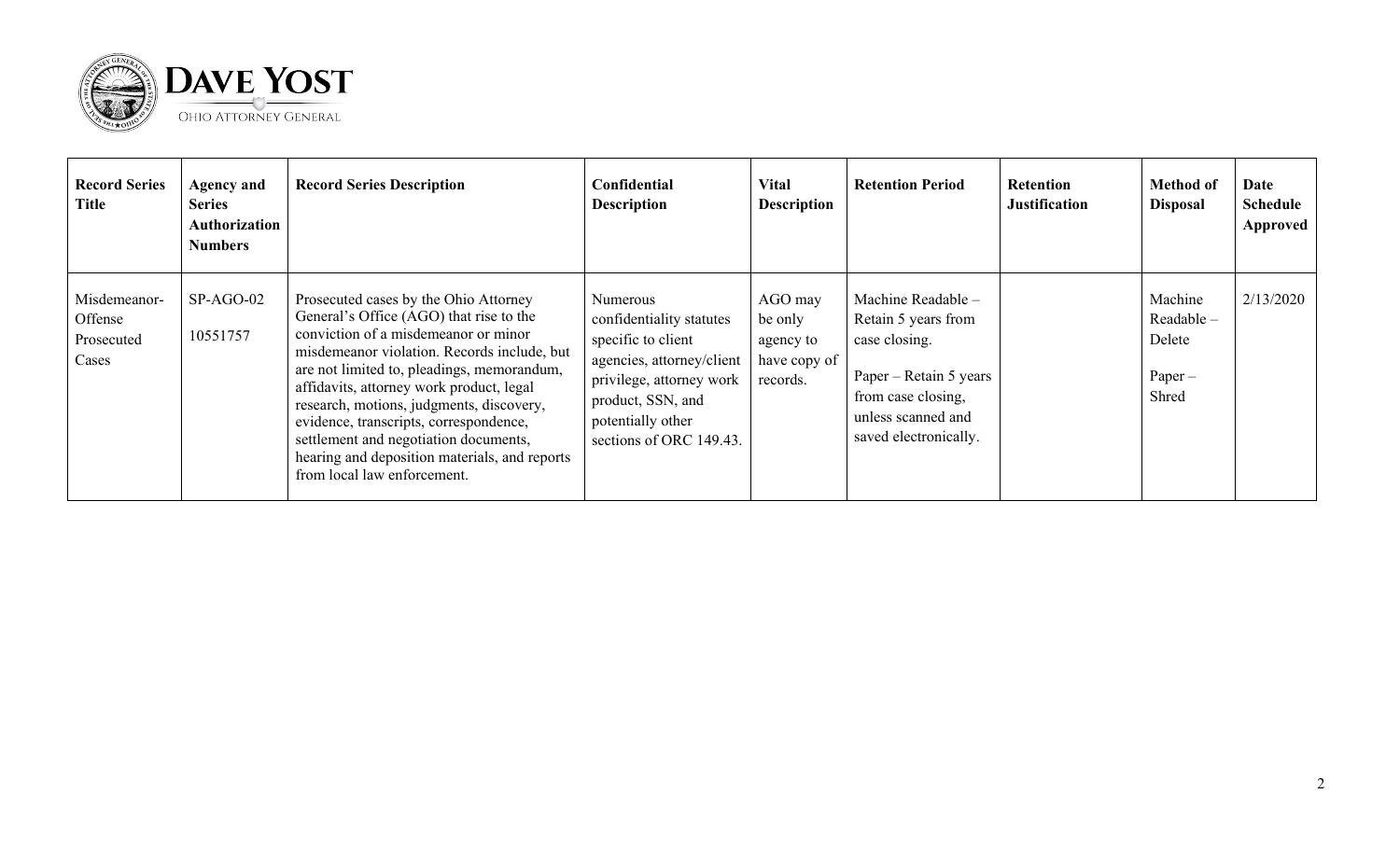

| <b>Record Series</b><br>Title         | <b>Agency and</b><br><b>Series</b><br><b>Authorization</b><br><b>Numbers</b> | <b>Record Series Description</b>                                                                                                                                                                                                                                                                                                                                                                                                                                                                                                                                  | Confidential<br><b>Description</b>                                                                                                                                                       | <b>Vital</b><br><b>Description</b>                          | <b>Retention Period</b>                                                                                                                                        | <b>Retention</b><br><b>Justification</b>                                                                                                                               | <b>Method of</b><br><b>Disposal</b>                  | Date<br><b>Schedule</b><br><b>Approved</b> |
|---------------------------------------|------------------------------------------------------------------------------|-------------------------------------------------------------------------------------------------------------------------------------------------------------------------------------------------------------------------------------------------------------------------------------------------------------------------------------------------------------------------------------------------------------------------------------------------------------------------------------------------------------------------------------------------------------------|------------------------------------------------------------------------------------------------------------------------------------------------------------------------------------------|-------------------------------------------------------------|----------------------------------------------------------------------------------------------------------------------------------------------------------------|------------------------------------------------------------------------------------------------------------------------------------------------------------------------|------------------------------------------------------|--------------------------------------------|
| Felony-Offense<br>Prosecuted<br>Cases | $SP-AGO-03$<br>10551756                                                      | Prosecuted cases by the Ohio Attorney<br>General's Office (AGO) that rise to the<br>conviction of a felony violation not rising to<br>those stipulated in ORC sections<br>2901.13(A)(3), 2903.01, 2903.02, 2907.02,<br>and 2907.03. Records include, but are not<br>limited to, pleadings, memorandum,<br>affidavits, attorney work product, legal<br>research, motions, judgments, discovery,<br>evidence, transcripts, correspondence,<br>settlement and negotiation documents,<br>hearing and deposition materials, and reports<br>from local law enforcement. | Numerous<br>confidentiality statutes<br>specific to client<br>agencies, attorney/client<br>privilege, attorney work<br>product, SSN, and<br>potentially other<br>sections of ORC 149.43. | AGO may<br>be only<br>agency to<br>have copy of<br>records. | Machine Readable -<br>Retain 10 years from<br>case closing.<br>Paper – Retain 10<br>years from case<br>closing, unless<br>scanned and saved<br>electronically. | Provides enough<br>time in the event of<br>post-conviction<br>relief, judicial<br>release motions, and<br>prosecutorial or<br>prejudice delays to<br>run their course. | Machine<br>Readable-<br>Delete<br>$Paper -$<br>Shred | 2/13/2020                                  |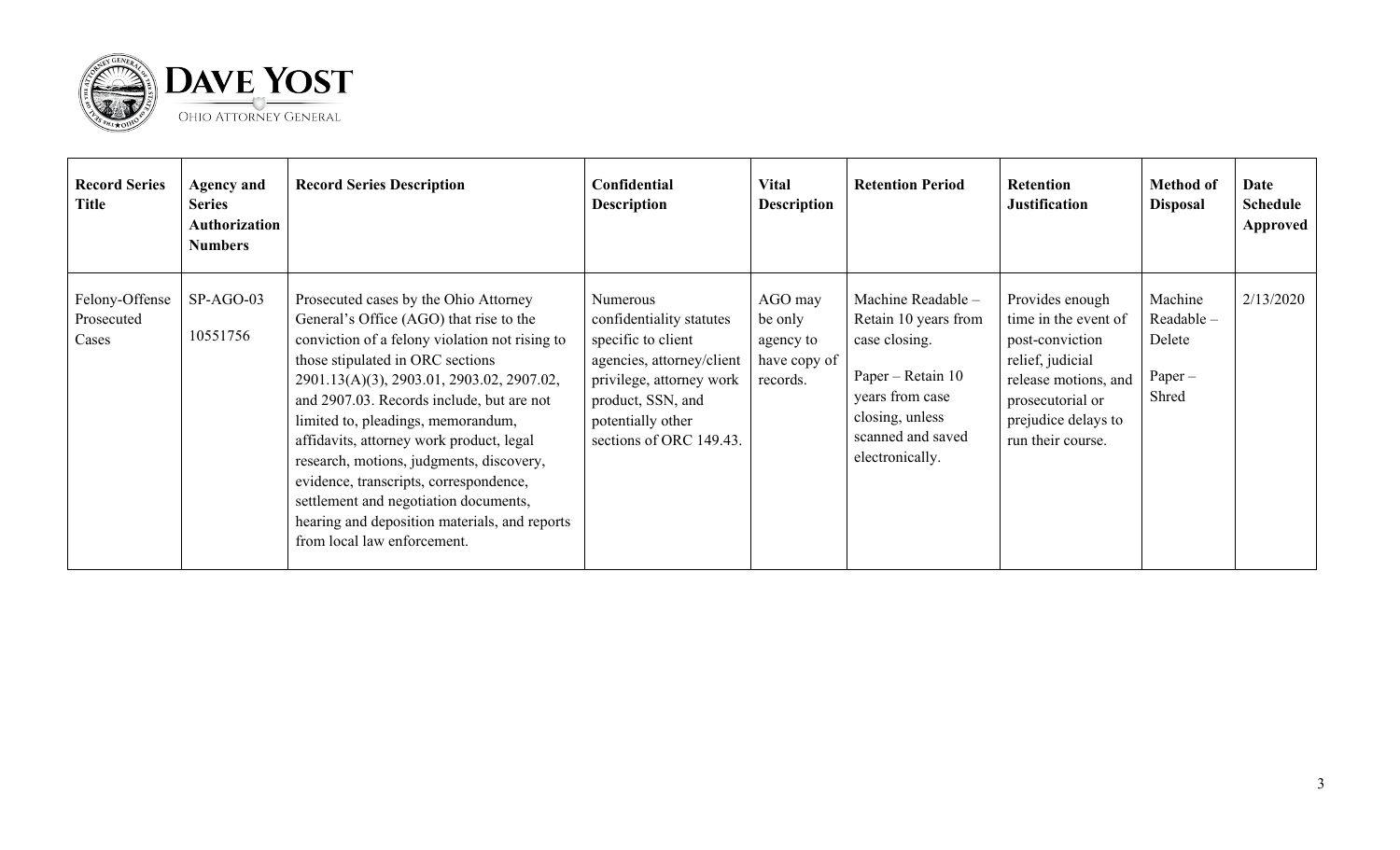

| <b>Record Series</b><br>Title                            | <b>Agency and</b><br><b>Series</b><br>Authorization<br><b>Numbers</b> | <b>Record Series Description</b>                                                                                                                                                                                                                                                                                                                                                                                                                                                                         | Confidential<br><b>Description</b>                                                                                                                                                       | <b>Vital</b><br><b>Description</b>                          | <b>Retention Period</b>                                                                                                                                        | Retention<br><b>Justification</b>                                                                                                                                      | <b>Method of</b><br><b>Disposal</b>                  | <b>Date</b><br><b>Schedule</b><br><b>Approved</b> |
|----------------------------------------------------------|-----------------------------------------------------------------------|----------------------------------------------------------------------------------------------------------------------------------------------------------------------------------------------------------------------------------------------------------------------------------------------------------------------------------------------------------------------------------------------------------------------------------------------------------------------------------------------------------|------------------------------------------------------------------------------------------------------------------------------------------------------------------------------------------|-------------------------------------------------------------|----------------------------------------------------------------------------------------------------------------------------------------------------------------|------------------------------------------------------------------------------------------------------------------------------------------------------------------------|------------------------------------------------------|---------------------------------------------------|
| Felony-Offense<br>(2901.13(A)(3))<br>Prosecuted<br>Cases | SP-AGO-04<br>10551755                                                 | Prosecuted cases by the Ohio Attorney<br>General's Office (AGO) that rise to the<br>conviction of a felony offense of those<br>stipulated in ORC section $2901.13(A)(3)$ .<br>Records include, but are not limited to,<br>pleadings, memorandum, affidavits, attorney<br>work product, legal research, motions,<br>judgments, discovery, evidence, transcripts,<br>correspondence, settlement and negotiation<br>documents, hearing and deposition materials,<br>and reports from local law enforcement. | Numerous<br>confidentiality statutes<br>specific to client<br>agencies, attorney/client<br>privilege, attorney work<br>product, SSN, and<br>potentially other<br>sections of ORC 149.43. | AGO may<br>be only<br>agency to<br>have copy of<br>records. | Machine Readable -<br>Retain 20 years from<br>case closing.<br>Paper – Retain 20<br>years from case<br>closing, unless<br>scanned and saved<br>electronically. | Provides enough<br>time in the event of<br>post-conviction<br>relief, judicial<br>release motions, and<br>prosecutorial or<br>prejudice delays to<br>run their course. | Machine<br>Readable-<br>Delete<br>$Paper -$<br>Shred | 2/13/2020                                         |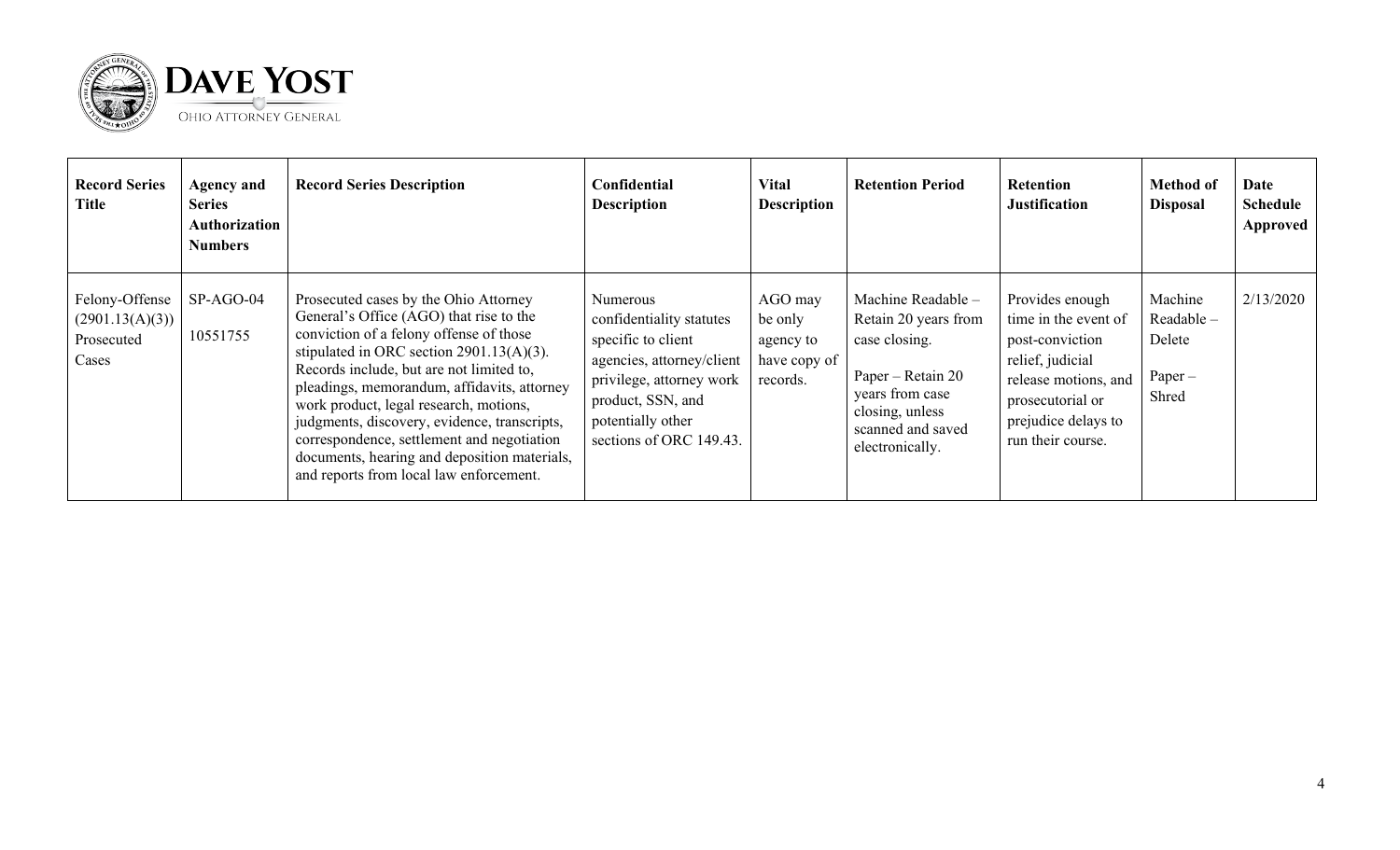

| <b>Record Series</b><br>Title         | <b>Agency and</b><br><b>Series</b><br>Authorization<br><b>Numbers</b> | <b>Record Series Description</b>                                                                                                                                                                                                                                                                                                                                                                                                                                         | Confidential<br><b>Description</b>                                                                                                                                                       | <b>Vital</b><br><b>Description</b>                          | <b>Retention Period</b>                                                                                                                                                                                                                                  | <b>Retention</b><br><b>Justification</b>                                                                                                                                                                                                                                     | <b>Method of</b><br><b>Disposal</b>                  | Date<br><b>Schedule</b><br><b>Approved</b> |
|---------------------------------------|-----------------------------------------------------------------------|--------------------------------------------------------------------------------------------------------------------------------------------------------------------------------------------------------------------------------------------------------------------------------------------------------------------------------------------------------------------------------------------------------------------------------------------------------------------------|------------------------------------------------------------------------------------------------------------------------------------------------------------------------------------------|-------------------------------------------------------------|----------------------------------------------------------------------------------------------------------------------------------------------------------------------------------------------------------------------------------------------------------|------------------------------------------------------------------------------------------------------------------------------------------------------------------------------------------------------------------------------------------------------------------------------|------------------------------------------------------|--------------------------------------------|
| Murder Offense<br>Prosecuted<br>Cases | $SP-AGO-05$<br>10551753                                               | Prosecuted cases by the Ohio Attorney<br>General's Office (AGO) per ORC 2903.01<br>and 2903.02 concerning aggravated murder<br>and murder. Records include, but are not<br>limited to, pleadings, memorandum,<br>affidavits, attorney work product, legal<br>research, motions, judgments, discovery,<br>evidence, transcripts, correspondence,<br>settlement and negotiation documents,<br>hearing and deposition materials, and reports<br>from local law enforcement. | Numerous<br>confidentiality statutes<br>specific to client<br>agencies, attorney/client<br>privilege, attorney work<br>product, SSN, and<br>potentially other<br>sections of ORC 149.43. | AGO may<br>be only<br>agency to<br>have copy of<br>records. | Machine Readable -<br>Retain 30 years from<br>case closing or until<br>execution, whichever<br>is later.<br>Paper – Retain 30<br>years from case<br>closing or until<br>execution, whichever<br>is later, unless<br>scanned and saved<br>electronically. | Provides enough<br>time in the event of<br>post-conviction<br>relief, judicial<br>release motions, and<br>prosecutorial or<br>prejudice delays to<br>run their course. In<br>cases where the<br>sentence is death,<br>inmates may be<br>filing habeas<br>motions frequently. | Machine<br>Readable-<br>Delete<br>$Paper -$<br>Shred | 2/13/2020                                  |